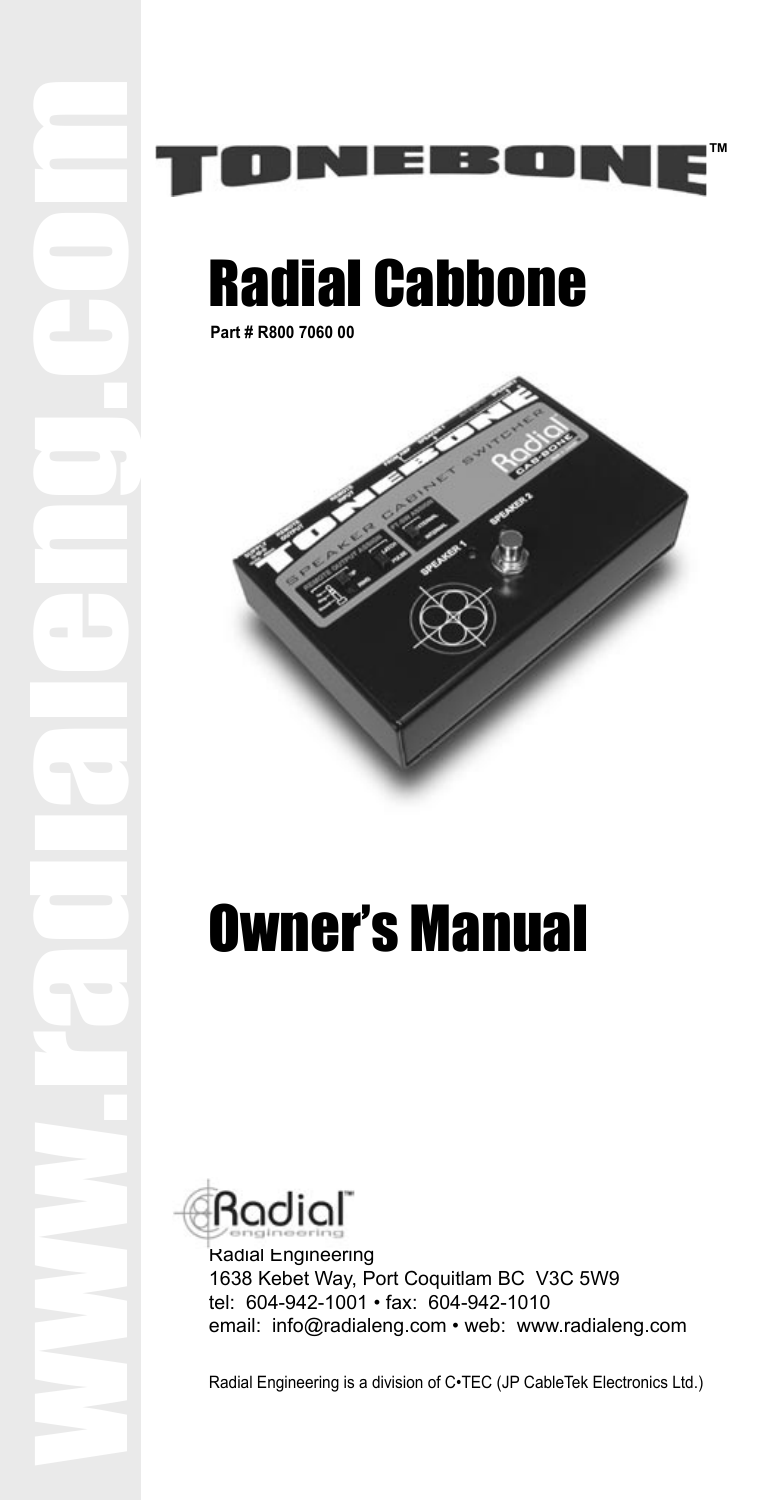

### Radial Cabbone Owner's Manual

#### **TABLE OF CONTENTS PAGE**

#### **INTRODUCTION**

Congratulations on the purchase of the Radial Cabbone. This clever device has been designed to allow you to toggle between two different speaker cabinets from one guitar amplifier head. This opens the door to greater flexibility on stage and creative new sounds in the studio. The Cabbone also introduces a remote control system we call Slingshot™ that is designed to enhance the Cabbone's performance when utilized as part of a guitar switching system.

As with all Radial Tonebone products, the Cabbone combines the very finest components with an innovative circuit design to ensure the tone of your instrument and amplifier is maintained while noise and distortion is minimized. We believe that our relentless attention to detail sets Radial apart from others and keeps our products working for years without service.

Please take the time to read through this manual before operating your Cabbone. This will allow you to take advantage of all of the features that have been included and ensure the safe operation of your amplifier system. Furthermore, it is a good idea to occasionally visit www. tonebone.com for the latest updates and to peruse the question & answer section. This is where we post new questions that arise after products are released and is a great resource for new ideas. If, after consulting the FAQ, you have a question that is not answered, please feel free to send us an email at info@tonebone.com and we will do our very best to get back to you promptly.

Now sit back, read, and then be prepared to change the way you have been playing guitar forever!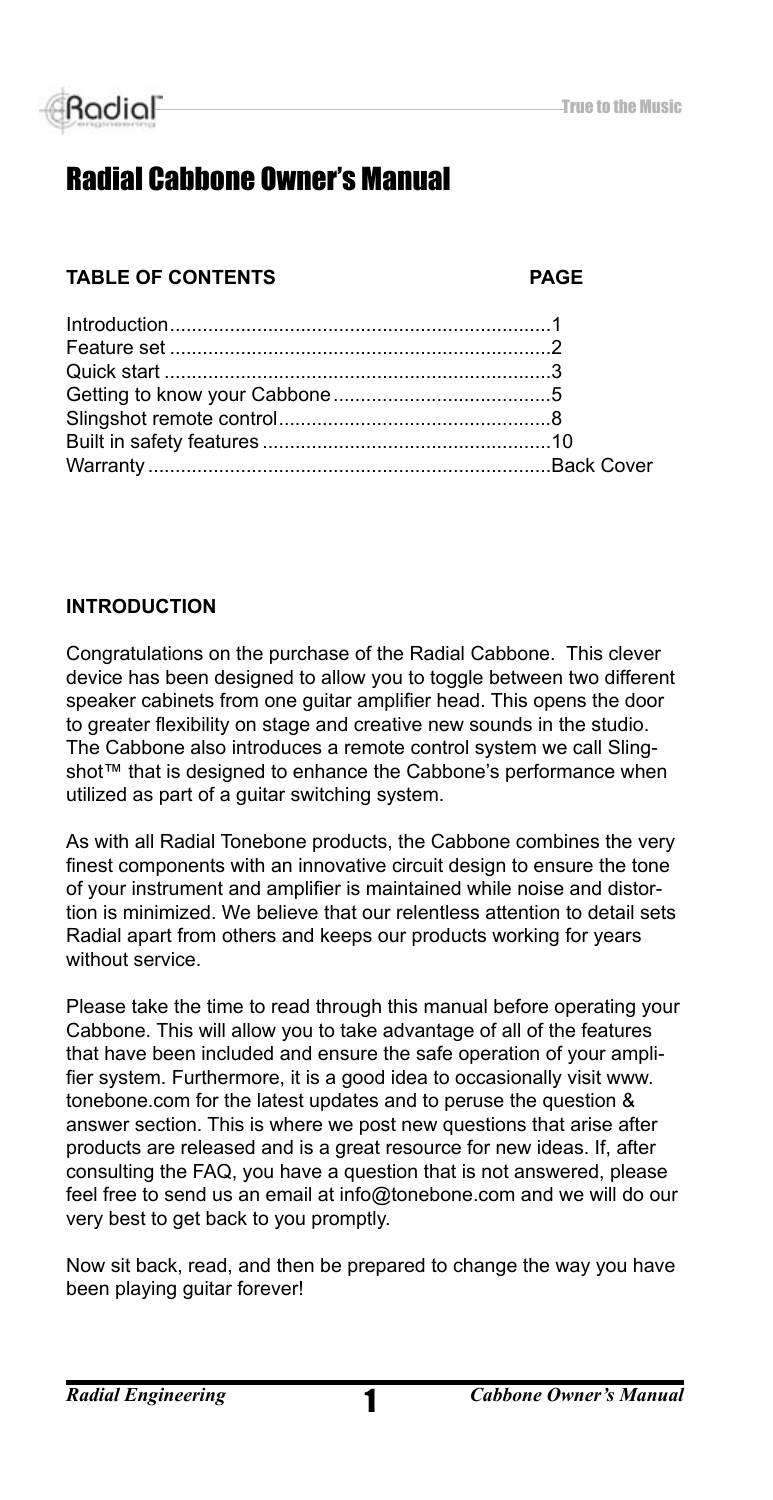#### **FEATURE SET**



#### **1. Power supply input**

15VDC supply is included with the Cabbone.

**2. Slingshot remote output** Can be used to send a channel change command to the guitar amplifier or to another Cabbone for large multiamp stage set-ups.

#### **3. Remote output assign**

Allows you to configure the output switching to match your amplifier's footswitch configuration for latching or momentary operation and tip or ring positive with dual function  $\frac{1}{4}$ " TRS switch types.

#### **4. Slingshot remote input**

Used to receive a status change command from a remote footswitch, another Slingshot equipped pedal, or a MIDI controller.

#### **5. FT SW assign**

Allows the Cabbone to receive speaker status change commands from the on-board footswitch, or from an external device. When set to external, the Cabbone's footswitch is defeated.

#### **6. From amp input jack**

Used to receive the speaker output signal from the amp head. Maximum input 120 watts.

#### **7. Speaker-1 output jack**

 Used to connect to your main speaker cabinet.

#### **8. ALT-Z input jack**

 Designed for amps that are equipped with multi-tap transformers with various speaker impedance options to properly match amp and speaker loads.

#### **9. Speaker-2 output jack**

Used to connect to your second speaker cabinet.

#### **10. LED indicators**

Large, easy to see LED indicators for instant visual monitoring of speaker cabinet status.

#### **11. Footswitch** On

board footswitch is used to select between speaker cabinet one or two.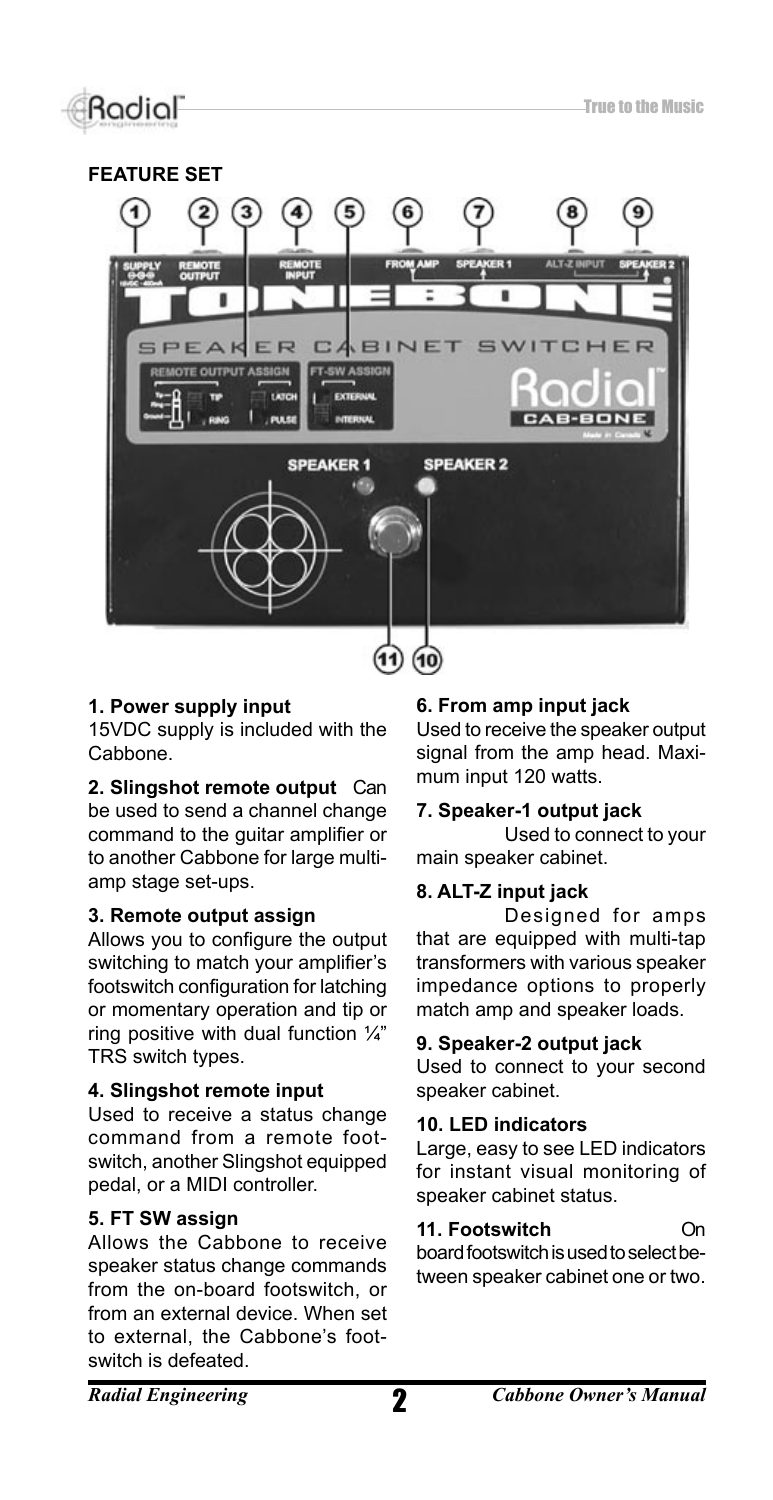

#### **QUICK START**

#### *Note:*

*This section is designed for guitar technicians that are familiar with speaker cabinet loads and remote switching. We do highly recommend that all users take a few moments to peruse the rest of this manual so all features and functions are understood. This is important as we have no way of controlling how the Cabbone is used. It is therefore your responsibility to follow these instructions and consult your amplifier manuals to ensure compatibility.* 

#### **Basic connections**

Before starting, ensure your amplifier is turned off, all volume controls are set to zero, and the Cabbone power supply is disconnected. Assuming both of your speaker cabinets have the same impedance, make sure you set your amp's impedance to match. We recommend using 16-gauge or larger speaker cables for all connections.

Connect your amp's speaker output to the Cabbone's 'FROM AMP' input jack. The Cabbone's maximum input is 120 watts. Connect the Cabbone's SPEAKER-1 output jack to your first speaker cabinet and SPEAKER-2 output to your second speaker cabinet. You can now connect the Cabbone's power supply. This will turn the Cabbone on and one of the LED indicators will illuminate.



#### *Basic speaker cabinet switching set up*

Now, turn your amp on and bring up the volume slowly. Driving your amp at a low level during setup will minimize any harmful occurrences should an improper connection be made. At this point you should have sound coming through speaker-1. Make sure the Cabbone remote selector switch is set to INTERNAL so that the on-board footswitch will work. Depress the footswitch on the Cabbone. This will switch the sound to speaker-2.

If you are using two speaker cabinets with different loads (different impedance rated in ohms), set the amp's impedance to match the load of the lowest speaker cabinet impedance you intend to use.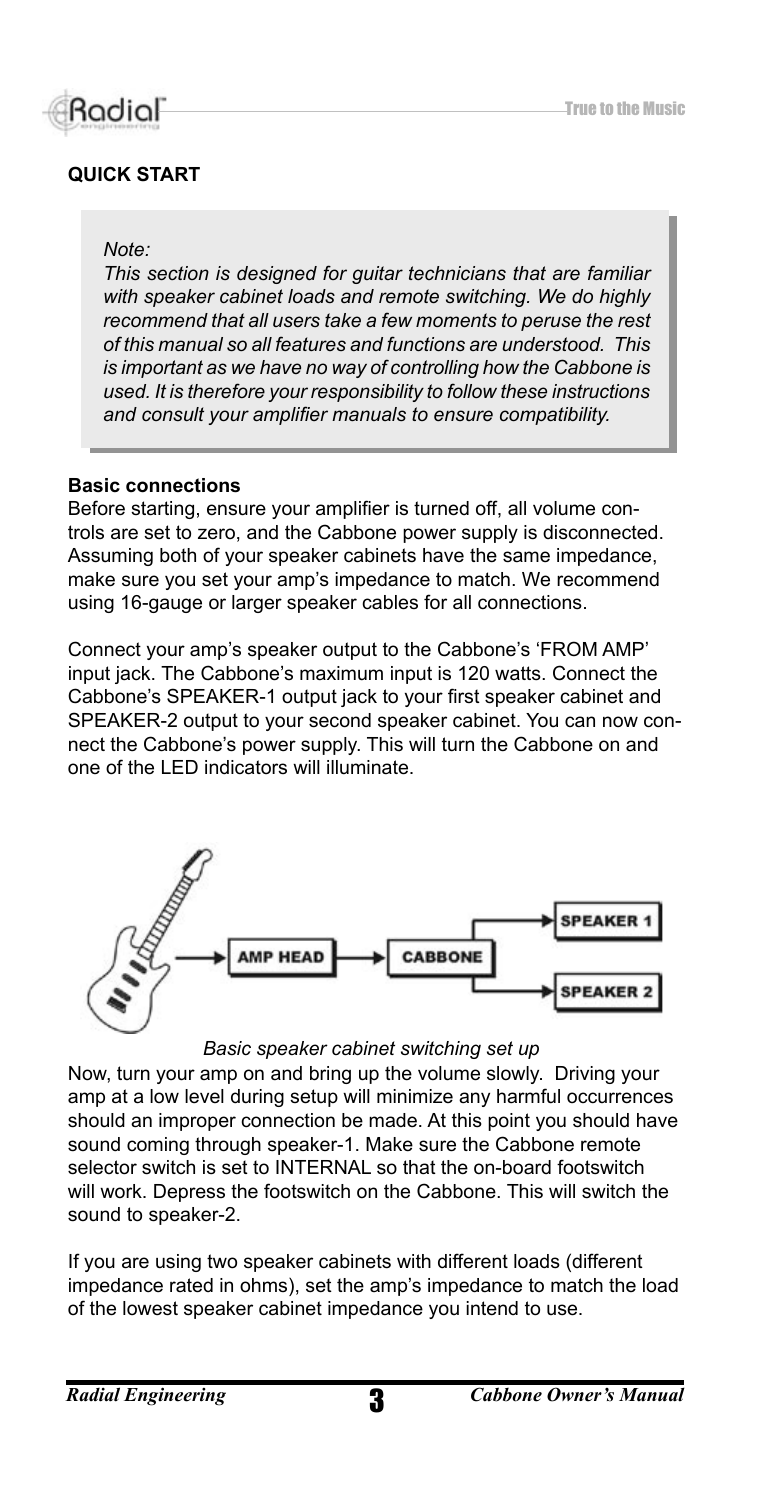#### **Using Slingshot output & input remote control**

The Slingshot output lets you send a status change command out to a device such as an amplifier's footswitch channel selector. The Cabbone's Slingshot remote input lets you receive a status change command from any footswitch to change between the Cabbone's speaker outputs. To accept a remote footswitch, simply switch the Slingshot remote from INTERNAL to EXTERNAL. The Cabbone is designed to receive a latching contact closure as is common with most guitar amps.



*Slingshot set up to change amp channels at the same time speaker cabinets are switched. External foot switch is optional.*

To send a status change command from the Cabbone to your amp to change its channel, simply connect the Slingshot output to the amp's footswitch  $\frac{1}{4}$ " input jack. If the amp uses a dual function  $\frac{1}{4}$ " TRS jack to control channel change and reverb/chorus on/off, you may have to employ a  $\frac{1}{4}$ " TRS cable from the Cabbone or have an adaptor made to break out each function. Consult your dealer or a qualified technician for help on this. Once connected, if the amp channel does not toggle, try changing the setting from LATCHING to PULSE or vice versa. With TRS set-ups, try reversing the polarity from TIP to RING or vice versa. It is unlikely that you can damage the amp while setting up. By ensuring the volume levels are set low, you will reduce power generation and transients from harming your system. If you are not sure about your system or set-up, have your Tonebone dealer assist you.

#### **Safety features that are built in**

Once you are satisfied that the Cabbone is working with your amp, you are now set to play. It is important to note that when the Cabbone switches between the two speaker cabinets, the Cabbone will momentarily activate both speakers at the same time in a controlled ramped overlap. This ensures safe operation of the amplifier by maintaining a constant speaker load.

Furthermore, Cabbone is equipped with a feature called SafeMode™. Should ever the power be disconnected, the Cabbone will immediately go into SafeMode™ whereby a default setting will connect the amp to speaker output-1.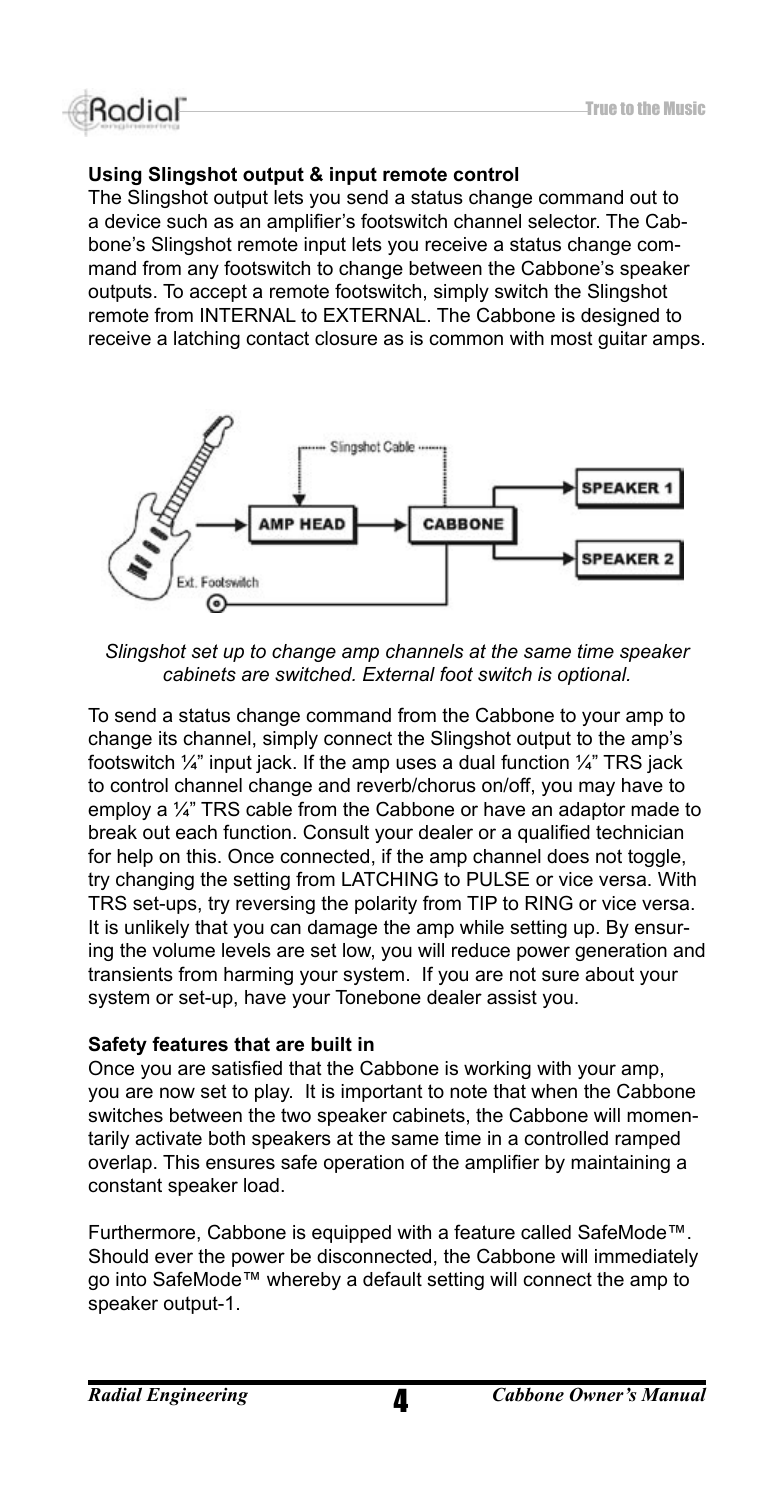

### **GETTING TO KNOW YOUR CABBONE**



The Cabbone is a speaker cabinet switching device, it connects between your guitar amplifier head and two speaker cabinets.

#### **Power supply input**

There is no power-on switch on the Cabbone. Power automatically turns on when the Cabbone's 15VDC supply is connected. This is a special high power 15VDC supply with positive center pin that is compatible with all other Tonebone power supplies. You will not harm the Cabbone if the power is left on. Before making any connections, make sure your amplifier is turned off and the volume controls are set to zero.

#### **From amp input jack**

The Cabbone's main  $\frac{1}{4}$ " input jack is used to receive the signal from your amplifier head. The Cabbone's maximum input is 120 watts. Always use a 16-gauge or larger (14  $\sim$  12 AWG) cable for best signal transfer. Before connecting, make sure your speaker cabinets and amplifier loads are matched. If your amp has a single impedance selector/output and your speakers are different ohm loads, we suggest that you set your amplifier to match the lowest speaker cabinet impedance. For more details on impedance matching and loads, please consult the sections on pages 7 & 8, or go on line at www.tonebone.com for the latest updates.

#### **To speaker-1 output jack**

This ¼" output jack is used to connect to your first speaker cabinet. If you are using a combo, we recommend that this be connected to the speaker in your combo amp, as this is the most logical setup. If you are using an amp head and two cabinets, connect the top cabinet to speaker-1 output.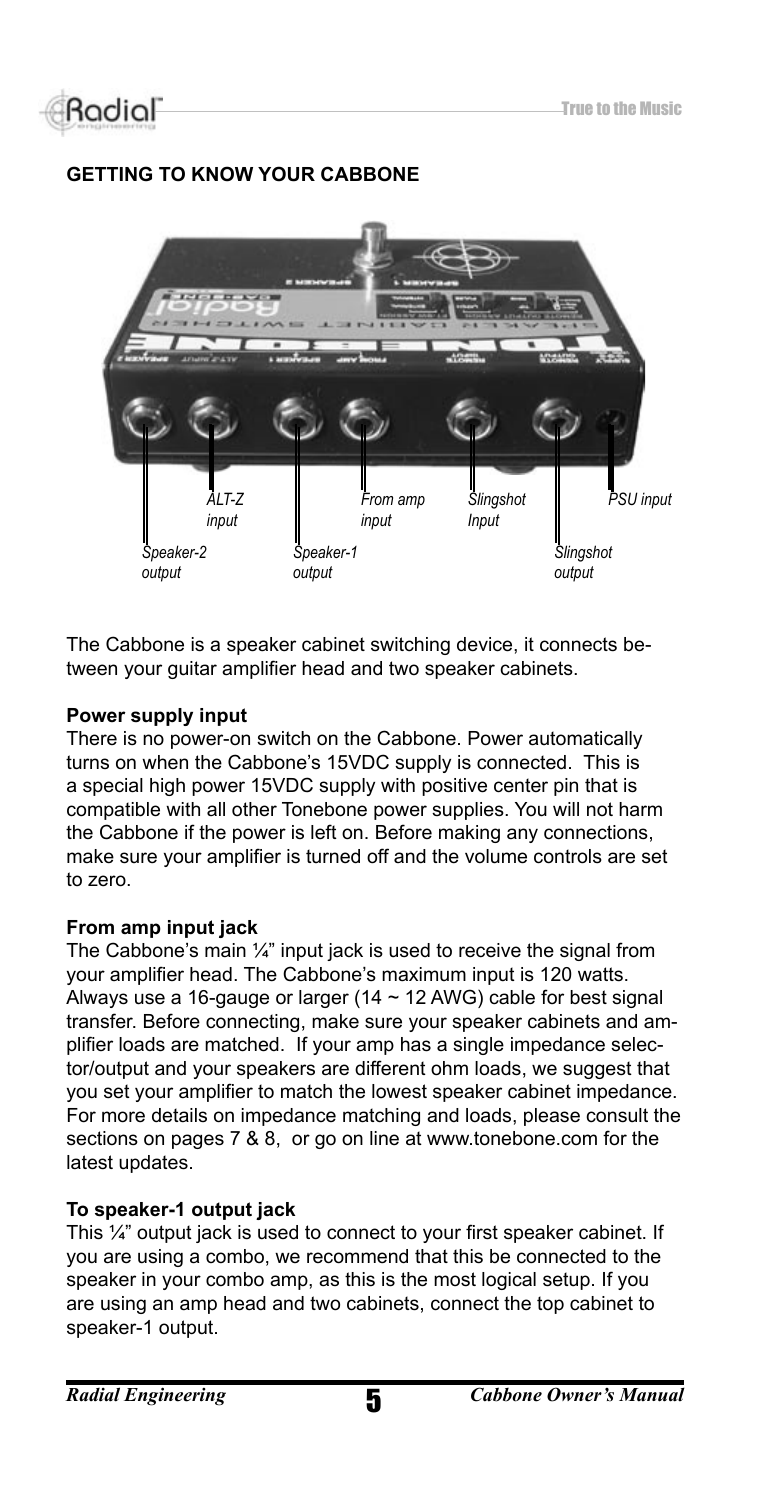

#### **To speaker-2 output jack**

This ¼" output jack is used to connect to your second speaker cabinet. Most players tend to stack one cabinet on top of the other and this would generally be connected to the bottom cabinet.

#### **Foot switch assign (FT- SW ASSIGN)**

The foot switch assign is used to alternate between the Cabbone's foot switch and an external foot switch. When set to external, the speaker selection is triggered by the Slingshot remote input. See pages 8, 9, & 10 for more information.

#### **Foot switch**

The on-board foot switch is used to toggle between speaker cabinet 1 and speaker cabinet 2. The footswitch assign switch needs to be set to INTERNAL for it to work. When this switch is depressed, it sends a change command to a timer IC chip that in turn, sends on-off commands to the two internal relays. These actually do the speaker connections and are rated for 120 watts RMS. During the transition, both speakers are momentarily on, creating a ramped overlap. This ensures the amp is always seeing a load. Now, depress the foot switch. If you do not have sound going to speaker-2, check your cables. If you have no sound, try connecting your amp directly to speaker-2 to make sure it is working correctly.

#### **LED indicators**

Two large, easy-to-see LED indicators are set above the footswitch to provide instant visual monitoring of speaker cabinet set-up. These will toggle when the footswitch is activated.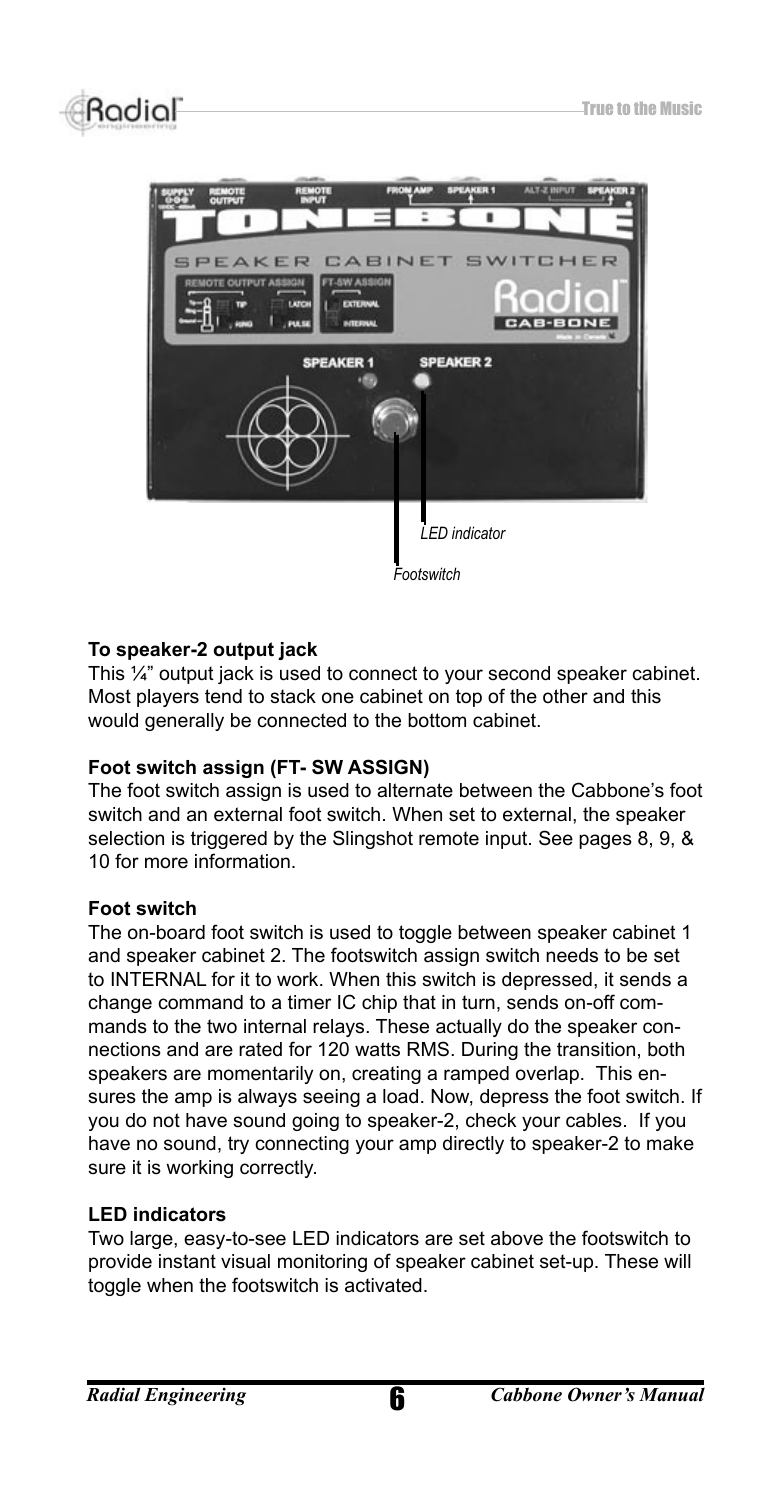### **Rodiol**

### **ALT-Z (alternate impedance) input jack**

The second  $\frac{1}{4}$ " input jack on the Cabbone is used with amps that are equipped with multi-tap transformers and multiple outputs for various speaker impedance requirements. For instance, you may have one speaker that is 4-Ohms and another that is 8-Ohms. Many amps feature separate speaker outputs to accommodate these loads.

Start by connecting the 4-Ohm cabinet. Connect the amp's 4-Ohm speaker output to the Cabbone's FROM AMP input and then connect the SPEAKER 1 output to the 4-Ohm speaker cabinet. Now connect the 8-Ohm cabinet. Connect the amp's 8-Ohm output to the Cabbone's ALT-Z input and then the SPEAKER 2 output to the 8-Ohm speaker cabinet. The ALT-Z input is a "switching" jack that automatically reroutes the input signal when connected.



#### **Using unmatched loads**

It is important to note that most amplifiers are designed to work best at their rated impedance. This does not, however, mean that you cannot use alternate loads. Before connecting the Cabbone, make sure you read the amplifier manufacturer's specifications to ensure the speaker connections meet the amps accepted working range.

Transistor or solid-state amps generally work differently than tube amplifiers. With solid-state amps, lowering the load generally makes the amp sound louder. Most solid-state amps are designed to see an 8-Ohm or 4-Ohm load. Never go below the amplifier's rated minimum impedance. With tube amps, lowering the load tends to drive the tubes harder which means they will not last as long. On the other hand, a higher speaker impedance will generally make tube amps sound less full and punchy. Therefore unless your amp is set up with two different speaker outlets with independent impedance options, you will have to make decisions on where to compromise to make your system work. Alternatively, you can change your speaker cabinet and/or wiring to match the load. To be safe, we always recommend setting your amp's impedance selector switch to match the lowest speaker cabinet impedance in your setup.

For more information on wiring speaker cabinets, please visit our www. tonebone.com web page. There you will find more information on parallel and series wiring which could be helpful when designing your guitar amplifier system.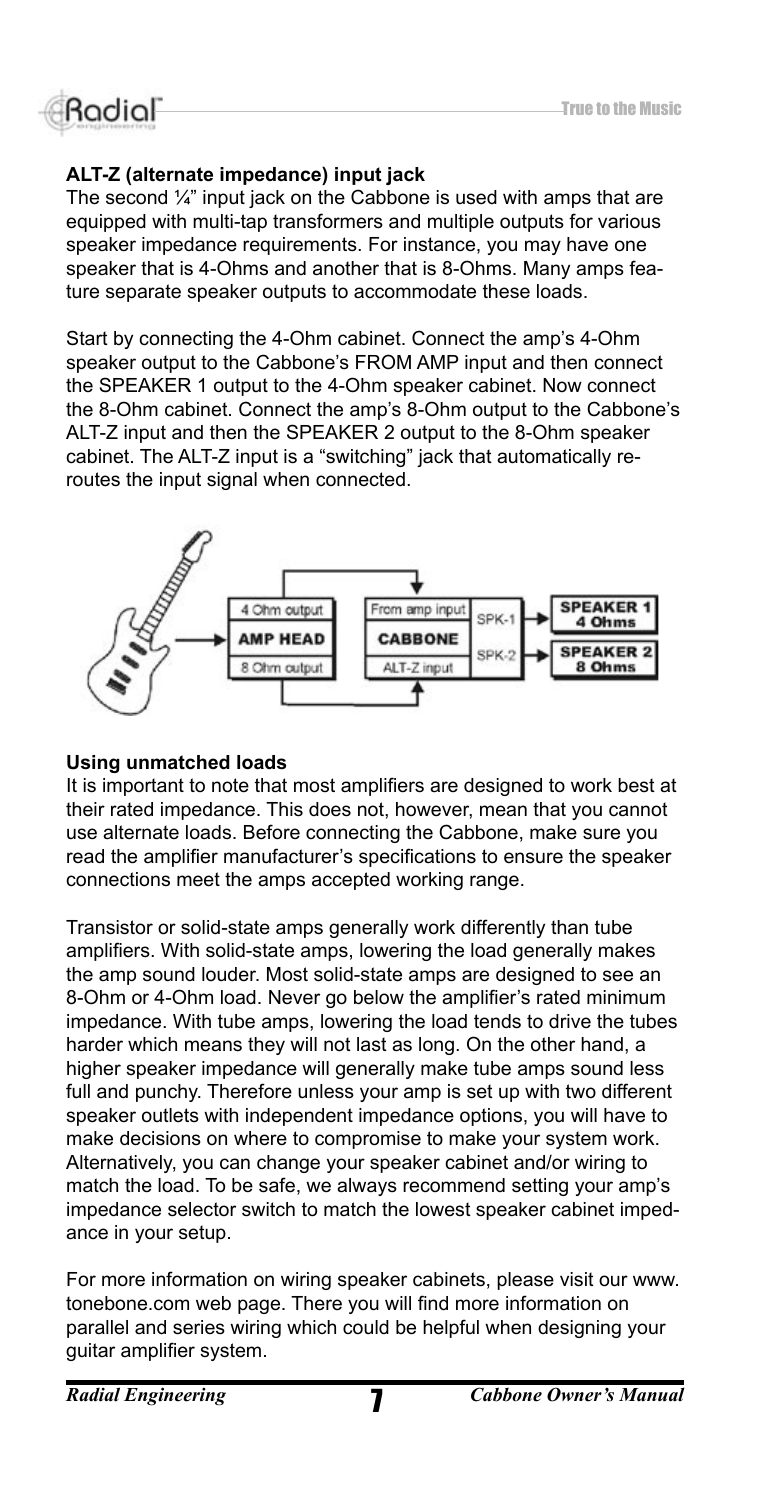

#### **Using unmatched loads**

| Amp type & rated imp.                 | Higher speaker imp.                                                                                         | Lower speaker imp.                                                                                          |
|---------------------------------------|-------------------------------------------------------------------------------------------------------------|-------------------------------------------------------------------------------------------------------------|
| Solid-state amp with<br>8-Ohm outlet. | Connecting a 16-Ohm<br>cabinet will reduce the<br>power and lower the<br>volume.                            | Connecting a 4-Ohm<br>cabinet will increase<br>the volume. Check amp<br>specs. for min. load.               |
| Tube amp with 8-Ohm<br>outlet.        | Connecting a 16-Ohm<br>cabinet will make amp<br>sound less punchy and<br>warm. You get longer<br>tube life. | Connecting a 4-Ohm<br>cabinet will make amp<br>sound more punchy and<br>warm. You get shorter<br>tube life. |

#### **THE SLINGSHOT REMOTE CONTROL**

One of the most innovative features built into the Cabbone is the Slingshot remote control. This clever feature allows you to remotely toggle the Cabbone's output from your pedal board or send a status change command to another device such as a guitar amplifier to change channels or to an effect device to change presets.

At first glance, the Slingshot may appear to be a 'cool extra bonus' that was added to the Cabbone. In fact, when developing the Cabbone, we found that the Slingshot plays an indispensable role in making a guitar amp setup really work effectively. For example, on small stages, you may find that switching speakers using the on-board footswitch works well with the Cabbone stationed next to your amp. But on larger stages, you may prefer to perform this function from your pedal board. The problem is running cables to and from your amp can be cumbersome. The Slingshot input gives you a simple solution by allowing you to remotely switch the Cabbone using a simple footswitch.

As you push your system demands further, you may wish to use the Slingshot output to switch guitar amplifier channels at the same time as your speakers. This would allow you to have independent EQ and level control for each speaker cabinet. Guitar amp channel-1 and speaker-1 could work together and amp channel-2 and speaker-2 could also be mated. To further extend this, you may want to one day incorporate a MIDI controller to change multi-effects processor presets and amp channels simultaneously. The Slingshot leaves the door open for this type of expansion.

#### **Slingshot input**

This ¼" jack is used to receive a status change command from a remote footswitch, another Slingshot equipped pedal or a MIDI controller. The Slingshot feature employs the same basic latching contact closure as used on traditional guitar amplifiers for their channel switching. This means that the Slingshot is easy to interface with most gear.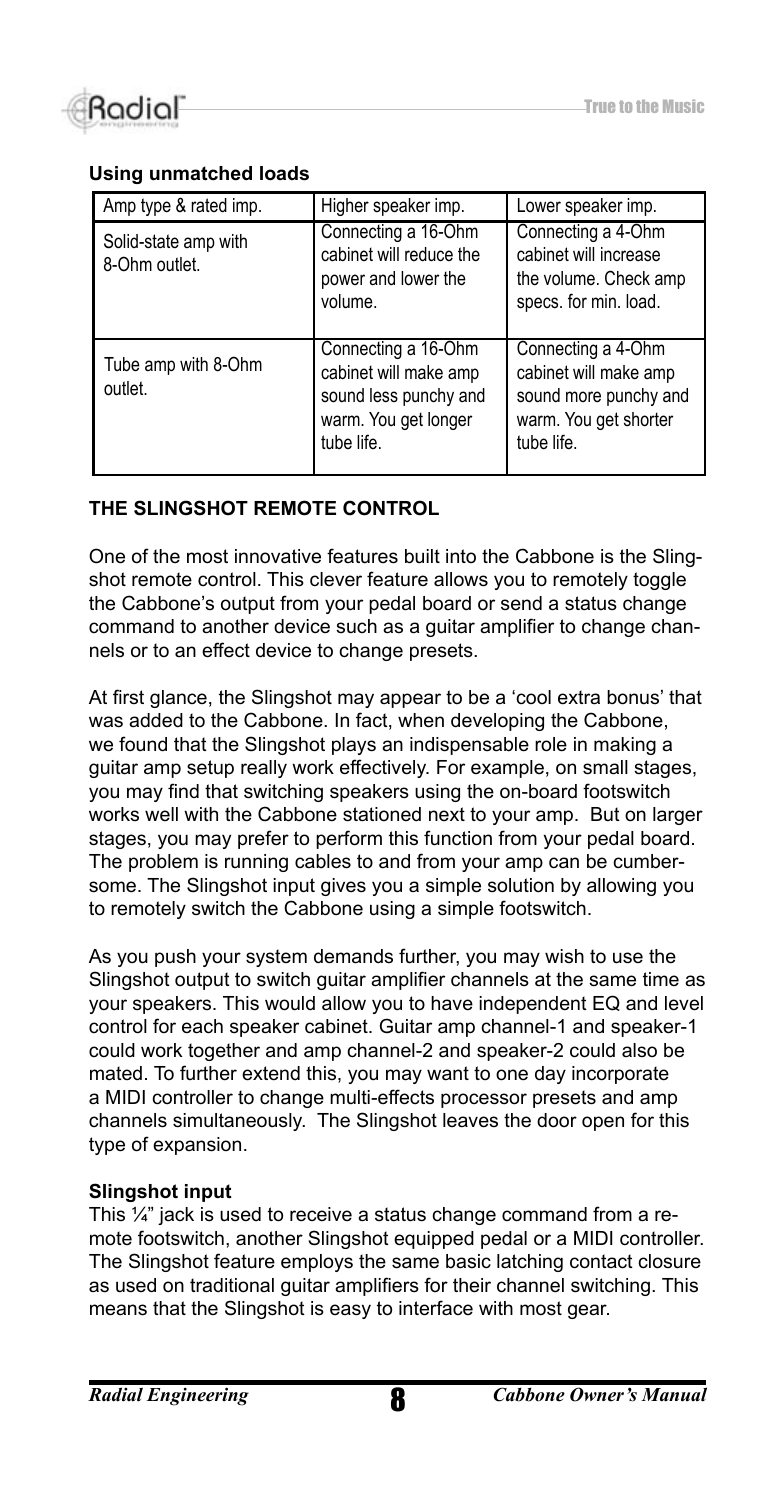

#### **Foot switch assign - internal or external**

Works with the Slingshot remote input. To allow an external device to toggle the Cabbone's speaker selector switch, the footswitch assign switch needs to be set to EXTERNAL. Once set, the on-board footswitch will be deactivated.

#### **Slingshot output**

One of the most powerful features built into the Cabbone is the Slingshot output / thru-put. From this  $\frac{1}{4}$ " jack you can send a status change command to various other devices such as switching your amp's channels at the same time as you change speakers. Another application may be to toggle a multi-effects processor from one preset to another. To send a status change command from the Cabbone to your amp and change its channel, simply connect the Slingshot output to the amp's footswitch ¼" input jack.

#### **Slingshot assign switch – latching or pulse**

This switch lets you configure the Cabbone's output switch configuration to match your amplifier's switching footswitch for latching or momentary operation. Most older tube amps employ a latching type of switch while newer amplifiers tend to use electronic switching that require a pulse or momentary contact closure to make them work.

Once connected, if when switching, the amp channel or effect device does not toggle, try changing the setting from LATCHING to PULSE or vice versa. Although it is unlikely that you can damage your amp while setting up, by ensuring the volume levels are set low, you will reduce the opportunity for loud transients from harming your system. If you are not sure about your system or set-up, have your Tonebone dealer assist you.

#### **Slingshot assign switch – positive or negative**

If your amp uses a dual function ¼" TRS jack to control the channel selector and reverb on/off, you may have to employ a 1/4" TRS cable from the Cabbone or have an adaptor made to break out each function. Consult your dealer or a qualified technician for help on this. To adapt to various systems, the Cabbone is equipped with a switch that lets you assign the switch to the TIP or the RING on a ¼" TRS connector. If the Cabbone does not affect a change, try reversing the polarity.





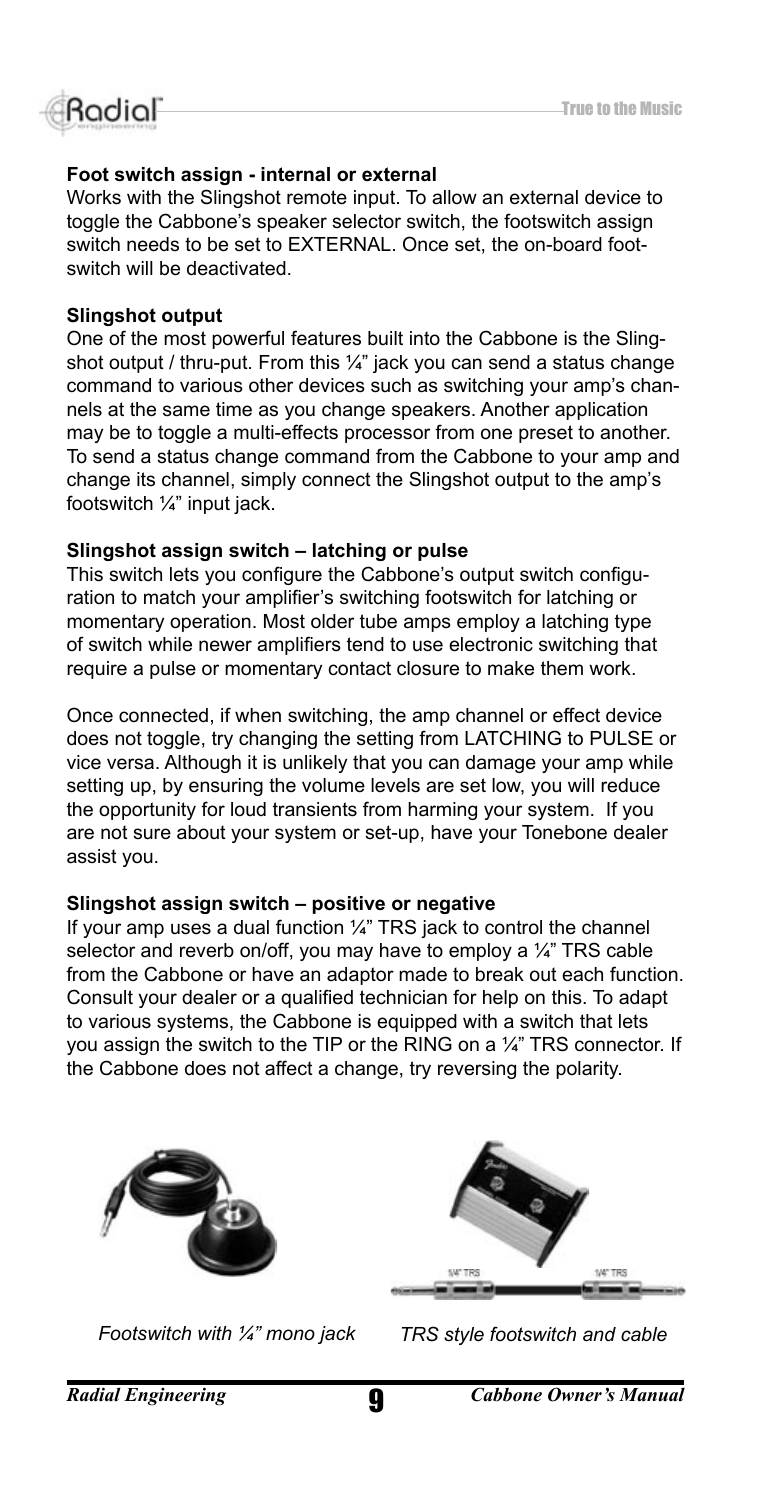

#### **BUILT-IN SAFETY FEATURES**

Once you are satisfied that the Cabbone is working with your amp, you are now set to play. It is important to note that when the Cabbone switches between the two speaker cabinets, the Cabbone will momentarily activate both speakers at the same time. This ramped overlap applies a constant load on the amplifier and ensures its safe operation.

Cabbone is also equipped with a feature called SafeMode™. In the unlikely event that the power is disconnected from the Cabbone, the Cabbone will immediately go into SafeMode whereby a default setting will connect the amp to speaker output-1. This ensures a speaker will always be connected to the amp. If ever you are playing and the sound suddenly goes off, stop playing immediately and check to locate the problem by 1st checking cables as this is the usual culprit. If all cables seem ok, then check the speakers by connecting the amp directly. If the amp is working when connected directly to the speaker, the Cabbone or one of the speaker cables could require servicing.

#### **CABBONE BLOCK DIAGRAM**